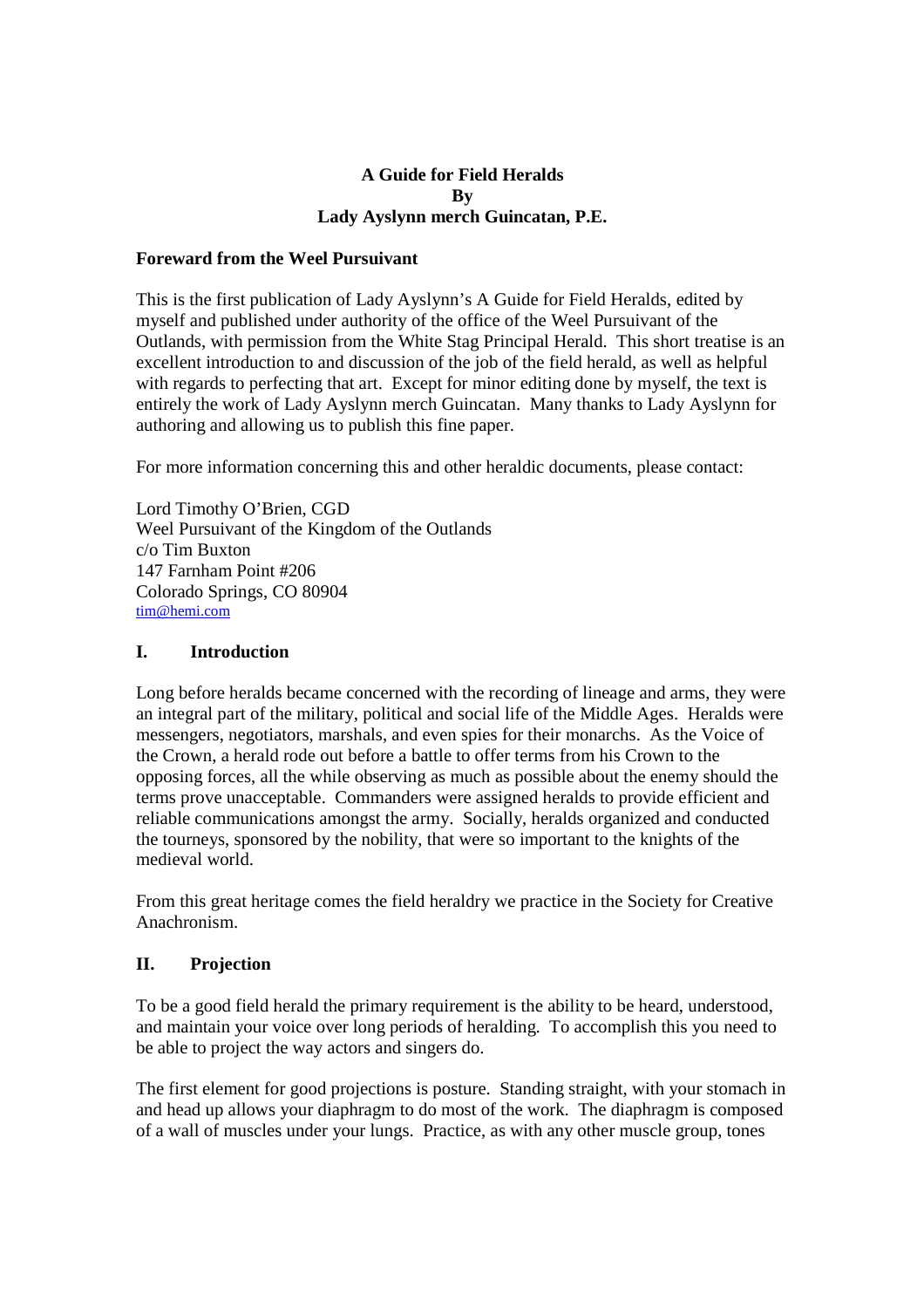the muscles. The only way to avoid abusing your larynx is to use the diaphragm to push air from the bottom of your lungs up. This has the additional advantage of creating a resonating chamber which helps your voice carry. The air flow through your vocal folds (long, narrown, rounded flaps of tissue in your larynx commonly but inaccurately called vocal cords) is what gives vocalization to your words. For a herald, breath control is very important to master.

Another aspect of projection is timbre or pitch. Timbre is created by the vocal folds. The rate of vibration of the folds is what causes different sounds and pitches. Shouting causes these muscles to tighten and strain. It is important while heralding to keep your voice in its normal range, using the regulation of air to produce the volume. Varying your pitch too much can seriously damage your voice. While it is true that lower timbres have more carrying power, individuals with higher pitched voices should not strain themselves to attain the lower tones. Difficulty in maintaining your normal pitch while projecting is a sure sign your vocal folds are getting tired.

Other things can affect your projection. The main culprits are restrictive clothing and environmental conditions. It is very important that you are able to expand your diaphragm and lungs. Snug Elizabethan tunics or tight Tudor bodices may look smashing on the field, but the confinement of your body restricts your air flow, resulting in a lessthan-carrying voice.

Most field heralding is done outside. This means you have to deal with wind and terrain. If you try to stand on high ground and tilt your head a little higher, your voice will carry farther around you. Usually, you should direct your announcements to the largest group of people (avoiding turning your back on the Crown). If there is wind, keep it to your back and use it to carry your words.

# **III. Articulation**

A very important part of projection is articulation, the ability to pronounce words with clarity, intelligibility, and distinctiveness. It doesn't do any good to have a herald who can't be understood. There seems to be two basic approaches to articulation in the SCA, which I call Precision and Rhythmic Chant.

Rhythmic Chanting is a system used to create a melodic flow of words. The herald practically sings the announcements, rolling words together for musical effect. Such heralding is a joy to hear, but frequently difficult to understand.

Precision reflects normal speech patterns, emphasizing clarity of pronunciation and accenting stressed syllables. This technique requires that you speak more slowly, making it easier for your audience to understand.

### **IV. Pronunciation**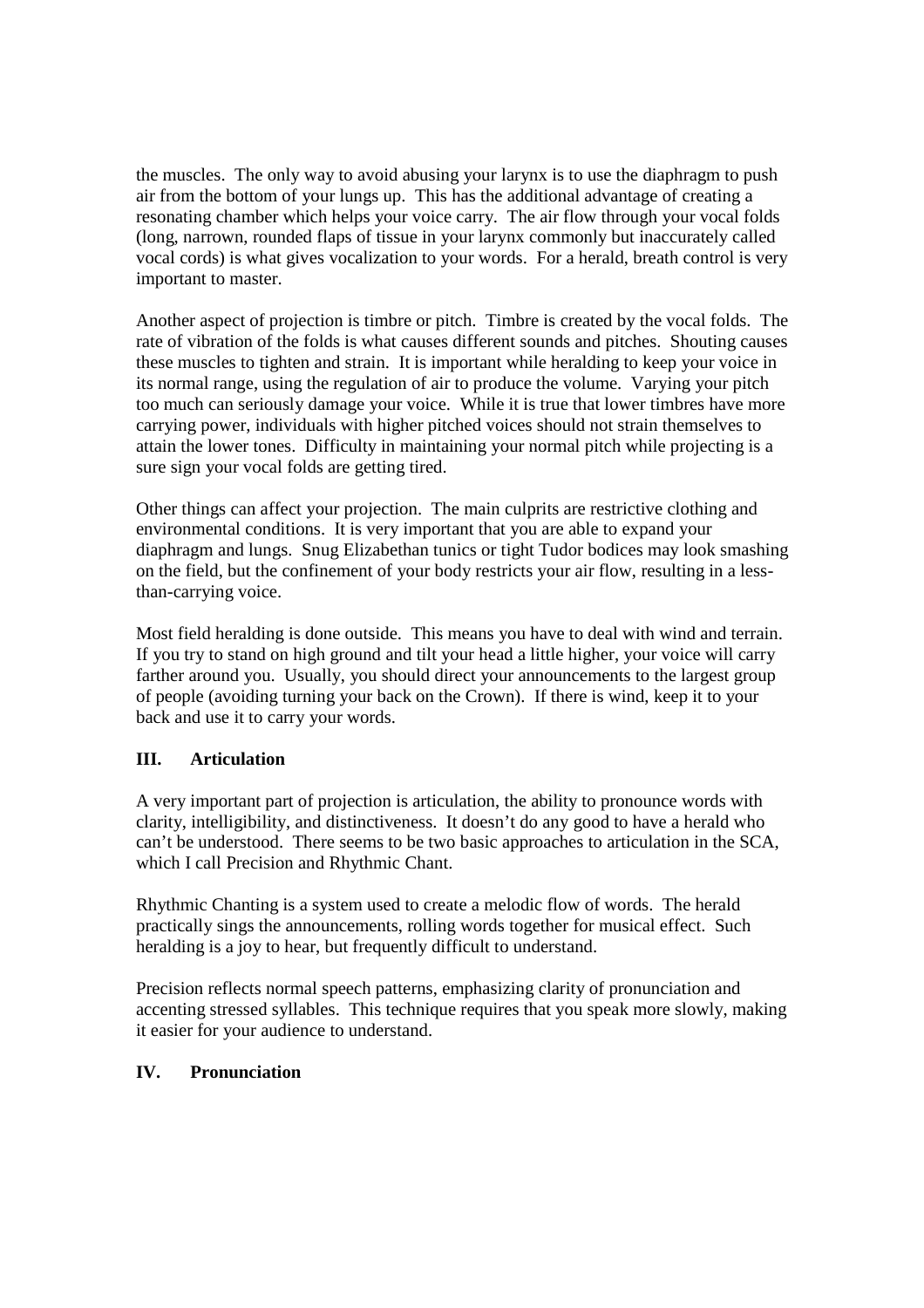Heralds have to be precise in their pronunciation. It is difficult to understand slurrings such as "Amorinaspectaquarta nine." Your audience needs to hear, "Armor inspection at a quarter to nine."

As a field herald you will be called upon to pronounce names from a variety of linguistic origins. It is impossible for one herald to know all the different language patterns from which the members derive their personas. For that reason, the simplest way to avoid mispronouncing a fighter's name is to ask him or her to say it a couple of times for you. A classic example of needing guidance on pronouncing a name comes with the many Arabic and Welsh names we have in the Outlands. Try pronouncing:

## Asidu Haroun ibn al-Dhi'b al-Abyadh

Even if the fighter says it for you, it's a hard one to remember.

In tourneys you are given cards for the order of matches with each fighter's name. Ask the minister of the lists if you may write the phonetic spelling of each name to help you pronounce it correctly. The above example becomes:

## Ah-see-dew HaRoon Eeben Ahl-Die-Eeb Ahl-Ah-bee-yawd

This is my personal phonetic spelling and from it I can come reasonably close to the correct pronunciation. Work out a system that helps you.

A herald should always try to pronounce names correctly; but if you do make a mistake, don't get upset. Everyone makes them. Apologize to the fighter but don't slow down the tourney to do it. It may be better to do so after the match when you are both off the field. If a fighter becomes difficult because you mispronounced his name, simply politely refer him to the King. Heralds, both historically and in Our Medieval Tymes, cannot be challenged while performing their duties. We'll talk more about this under Etiquette and Protocol.

# **V. A Field Herald's Paraphernalia**

Traditionally, heralds were made distinctive by the tabards they wore. In the SCA, heralds wear the insignia of crossed gold trumpets. It is particularly important for field heralds to wear some kind of distinguishing garb to make them highly visible on the field. Another useful piece of regalia is a staff. This can be pounded to get attention and lends dignity to the herald. However, they can get in the way when you are juggling a set of index cards on the tourney field. Whenever you are performing the duties of a herald, but especially during formal tournaments and other occasions of "high estate," you should wear your regalia. Here are a few suggestions for comfortable and durable attire.

The easiest to make is the baldric. This is a green sash worn from the left shoulder to the right hip with crossed gold trumpets on the front. These can be made out of velvet or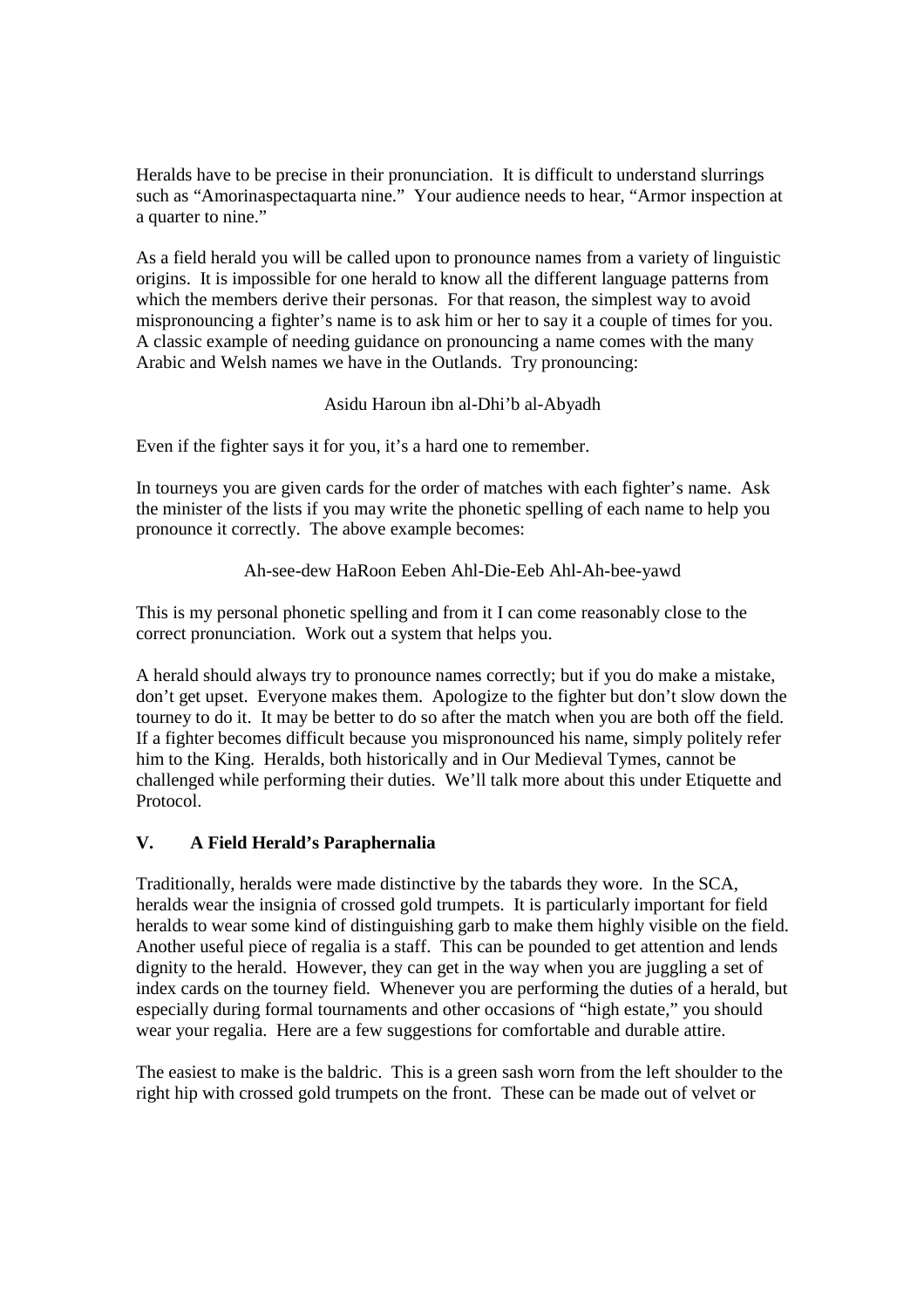satin if you wish, but I would suggest broadcloth or trigger. A field herald's garb gets a lot of wear and it's helpful to be able to wash it.

A common and simple type of regalia is the tabard. This is simply two yards of green cloth, approximately shoulder width, with the crossed trumpets on the front and back. In many areas, heralds add the device of their kingdom as well, but be certain you don't accidentally adopt the heraldic symbols designating heraldic rank. If you are unsure check with your local pursuivant. The wearing of the kingdom Ensign (Vert, a stag salient armed and unguled within a bordure embattled Or) is usually safe. Remember, anybody may wear a baldric; you must attain the rank of Pursuivant Extraordinary to bear a tabard.

The staff is approximately five feet high and can be made from a two-inch dowel or any other stick that would work for a walking stick. Decorating it with ribbons, a painted design, and even bells adds to the overall effect.

Frequently ministers of the lists find themselves short of index cards, pens, pencils, etc. If you carry a few with you it can help avoid a last-minute panic.

Keep your baldric or tabard, cards, and writing implements in a satchel. That way you won't have to scrounge around for them.

### **VI. The Role of the Field Herald**

Field heralds are called upon to do a wide variety of activities that help make an event colorful and smooth-running. Most of these activities can be grouped into three areas: announcing, processionals, and tourneys.

Announcing includes Camp Crying. This involves making proclamations for the Crown, the autocrat, or some other official of an event, as well as making the dreaded Morning Wake Up Call. Basic announcements should be made clearly and repeated in several locations around the camp.

Many heralds abhor Camp Crying, but there are ways to make it less tedious. First, know the camp and identify specific spots that will reach the people in the area. If more than one herald is participating, you can divvy up camp sections. Have one herald start with:

"Oyeh, Oyeh, Oyeh, Pray attend an important announcement from the autocrat."

Then the second herald repeats that, followed by the third, and so on. When all have repeated the line, you move on to the next.

"All dragons must be removed from the campsite by six o'clock."

Again, all the other heralds repeat it in turn.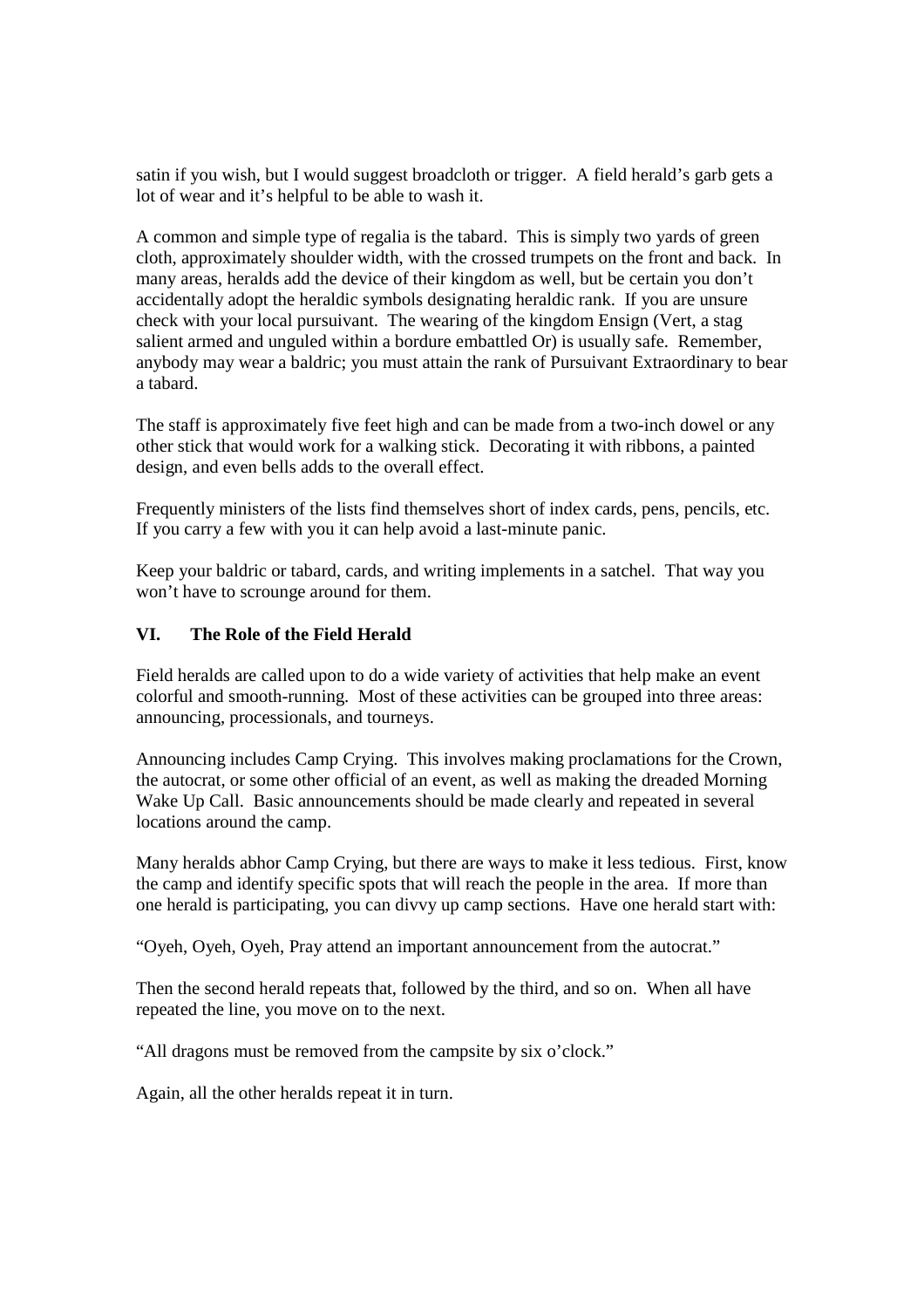Or you can make Camp Crying a group effort. Two or more heralds make the rounds and turn the announcement into entertainment. For example:

Herald Tristan: "Oyeh, Lords and Ladies Faire." Herald Brunhilde: "Heed our call and don't despair." Herald Clyde: "In one hour bring your cards blue and green." Herald Tristan: "For the List Mistress to be seen." Herald Brunhilde: "If in the tourney you wish to compete." It may be bad poetry, but it gets the populace's attention. However Camp Crying is done, it is important that the details of the announcements are clear.

The Morning Wake Up Call is one of those necessary evils that help make an event run smoothly. The main difference between this and normal Camp Crying is that people are asleep when you begin. A herald doing the Wake Up Call should be courageous and have quick reflexes. It helps to be organized. Check with the autocrat for what needs to be included in the morning announcements and what time the call should be made. The actual call needs to be done slowly, clearly, and in as simply and logical a manner as possible. Here's a sample presentation:

"Good Gentles, the morning lark announces the day. The time is eight a.m. and this is your wake up call. The autocrat requests that all vehicles be removed to the parking area. Armor inspection will begin at nine o'clock in front of the Earl Marshal's tent. That is the large black Viking tent facing the meadow. Morning court will be held at ten-thirty in front of Their Majesties' Pavilion. Thus end the morning announcements."

It is important to state time and place to avoid confusion. After making the announcement, be prepared to duck. Boot throwing is one of the dangers the Wake Up herald faces.

Another aspect of announcing is advertising. Historically, heralds were hired to cry the praises of knights, thus adding to the fighter's fame. In our Modern Middle Ages, heralds make advertising announcements. A sharp herald will bargain with whomever wishes him or her to make a commercial announcement. Keep payment in the spirit of the game and barter. For example, if the tavern wants you to advertise their lunch menu, agree that they'll provide you with a free lunch. Of course, the quality of the advertising is directly effected by the quality of the payment.

### **VII. Processionals**

It is not uncommon for field heralds to be called upon to participate in processionals, usually at the more formal tourneys such as Crown. You may find yourself suddenly being asked to act for one of the participants, announcing his or her name, awards, and blazoning, as well as that of a consort. Frequently, because of a shortage, of heralds, you may present to the Crown three or four different contestants. This is one of the times you should be at your most dignified and prepared.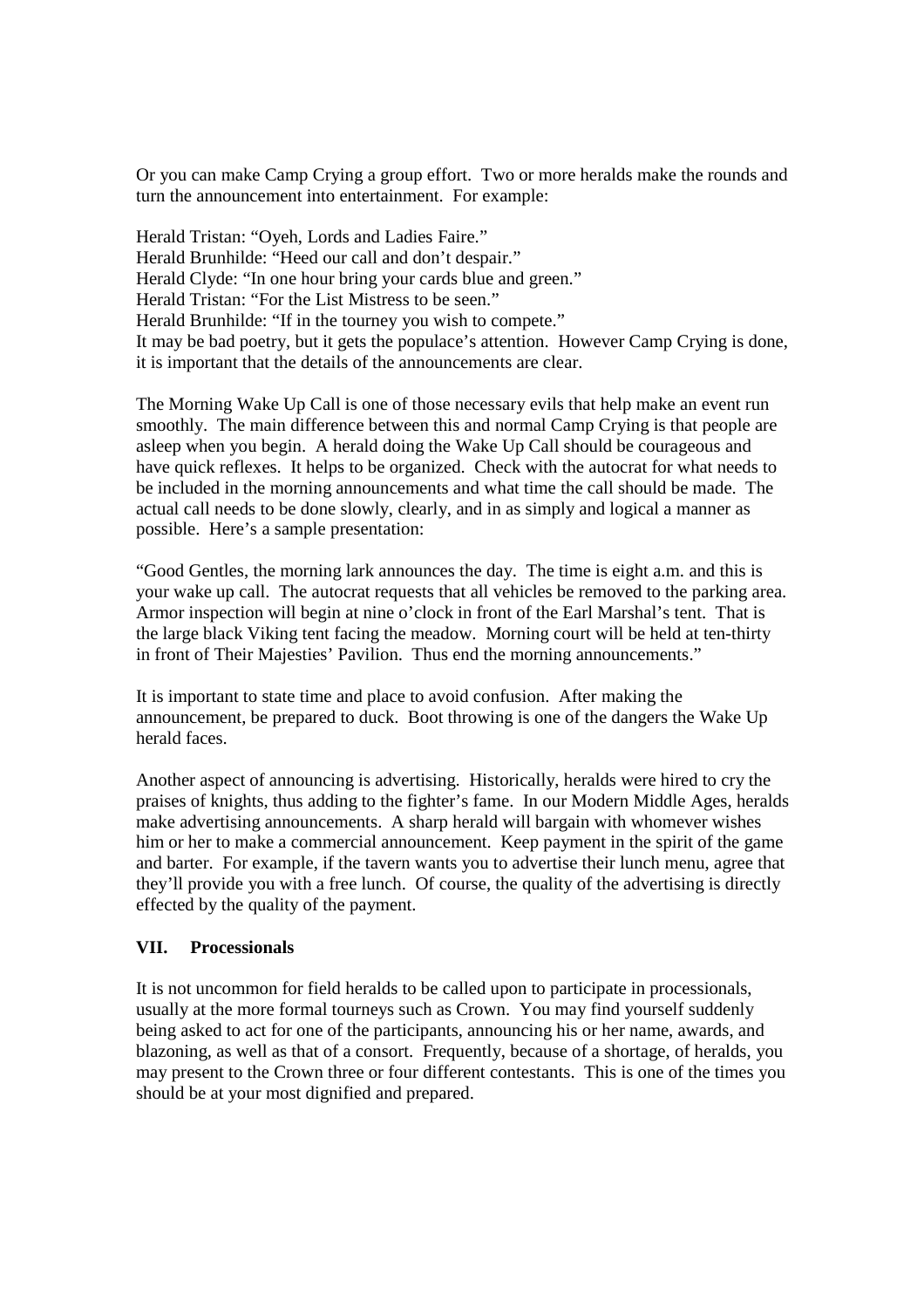Here's where those index cards come in handy gain. Get with whomever has asked you to herald for them and write down the following information.

Fighter's Name and Title: spell it phonetically if necessary.

Awards: Remember, most peerages begin with Companion of (the Laurel, the Pelican). A knight is given as Knight of the Society. For the correct terminology refer to your pursuivants.

Blazoning: This is the written description of his/her device. Brush up on your heraldic terminology because you may find you have to blazon the device yourself.

Then say, "Bearing the Favor of,"of some equivalent transitional phrase, "his/her consort,  $\ddots$ 

Awards of the Consort:

Blazoning of Consort's Device:

Please, as one herald did, don't say "Award \_\_\_\_\_." Just go list the awards. For the blazoning the correct term is "bearing the arms" (if an AoA has been given) or "bearing the device" (if it has not).

Always wait until the group ahead of you has completed their turn and made their bows to the Crown before beginning your heralding. Remember, it is your job to make your patron sound important through your posture, voice, pace, and general presence.

### **VIII. Tournaments**

When people think of field heralds they most commonly think of those individuals out in the middle of the tournament field announcing the matches and victories. This is where all your training comes into play. On the tourney field you are the Voice of the Crown and should behave accordingly.

Tourneys can be ranked by the level of formality, with a Crown Tournament requiring the most attention to etiquette and protocol. It is the responsibility of the herald to set the tone and pace of a tournament.

### **IX. Etiquette and Protocol on the Tourney Field**

Field heralds should be familiar with the rules of combat. While it is no longer necessary in the Outlands for field heralds to have combat-related activities cards, taking a marshaling class is strongly encouraged. Basically, as a field herald, you should observe the following rules:

1. The marshal is in charge of the field.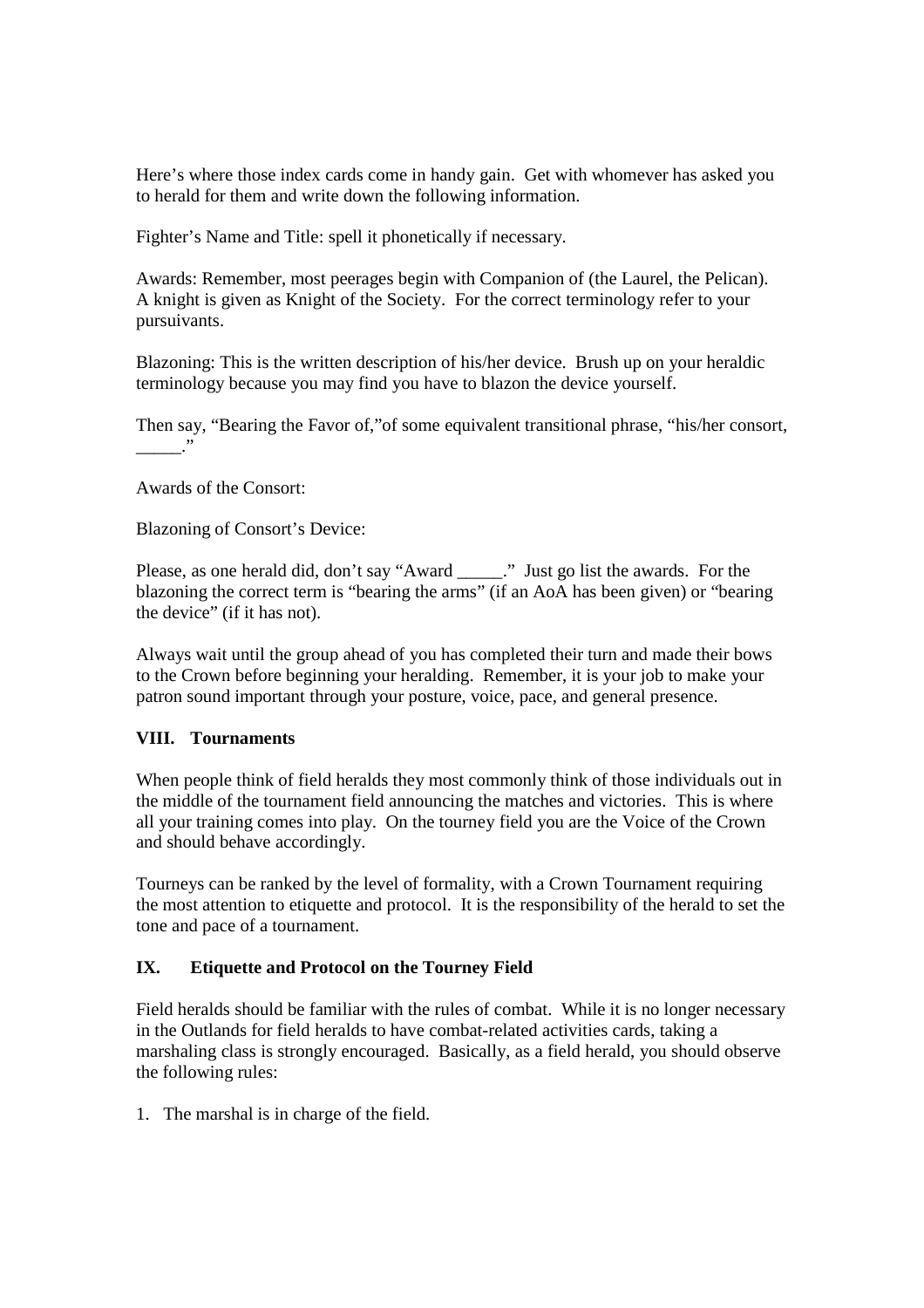- 2. Be on the field only to call the round, introduce the match and salutes, and to announce the winner. Otherwise you should position yourself just off the field.
- 3. Pay attention to what is happening on the field.
- 4. Wait for the marshal to indicate the victor before announcing it.
- 5. When standing off the field, do not block the MOL's view.
- 6. Never, ever react to anything that happens in the course of combat. It is inappropriate for a herald to call a point of chivalry or to cheer one fighter.
- 7. It is also inappropriate for a herald to discuss or make judgmental comments from the sideline to those nearby, even in conversation.
- 8. Be prepared to call for a chiurgeon should the need arise. It helps if you know where the closest one it.
- 9. Never make your announcement while another herald is speaking. Wait until he/she is finished, then begin yours. Frequently in Crown Tournaments there will be more than one fighting field and several heralds, so be polite.

There is a basic litany that the field heralds follow. The scenario for a formal tournament runs as follows:

The herald introduces him/herself to the MOL and receives a set of cards grouped by matches for the round. The MOL may ask you to mark the winner and loser of each match on the cards. At the beginning of a round you call the fighters to the center of the field.

For example:

"Oyeh, Oyeh, Good Gentles pray attend. The matches for the first round of the Lady's Heart Tournament are as follows: First match, Sir Abelard meets The Honorable Lady Heloise. Second Match: Lord Gryphon meets Lord Lyon."

Continue until all the matches are announced. Then say, "This round will be fought sword and shield (or whatever weapons form has been determined)."

Let the fighters clear the field. Check with the marshal and see if he/she wants full salutes or the abbreviated form. If there are several competitors, the shortened forms of salutes may be used until the last rounds. Ask the marshal if he/she is ready for the fighters to be called. Then say:

"To the field please, Sir Abelard and The Honorable Lady Heloise. Arm yourselves, please, Lord Gryphon and Lord Lyon. Sir Calvin and Sir Hobbs, prepare." If possible, aim the announcement towards the individuals whose names you are calling.

When the two fighers position themselves on the field, you say:

"In this match Sir Abelard (indicate the fighter) doth meet The Honorable Lady Heloise (indicate fighter). Good fighters (or gentlemen, if both are male), please salute the Crown." Always introduce the fighter of higher rank first.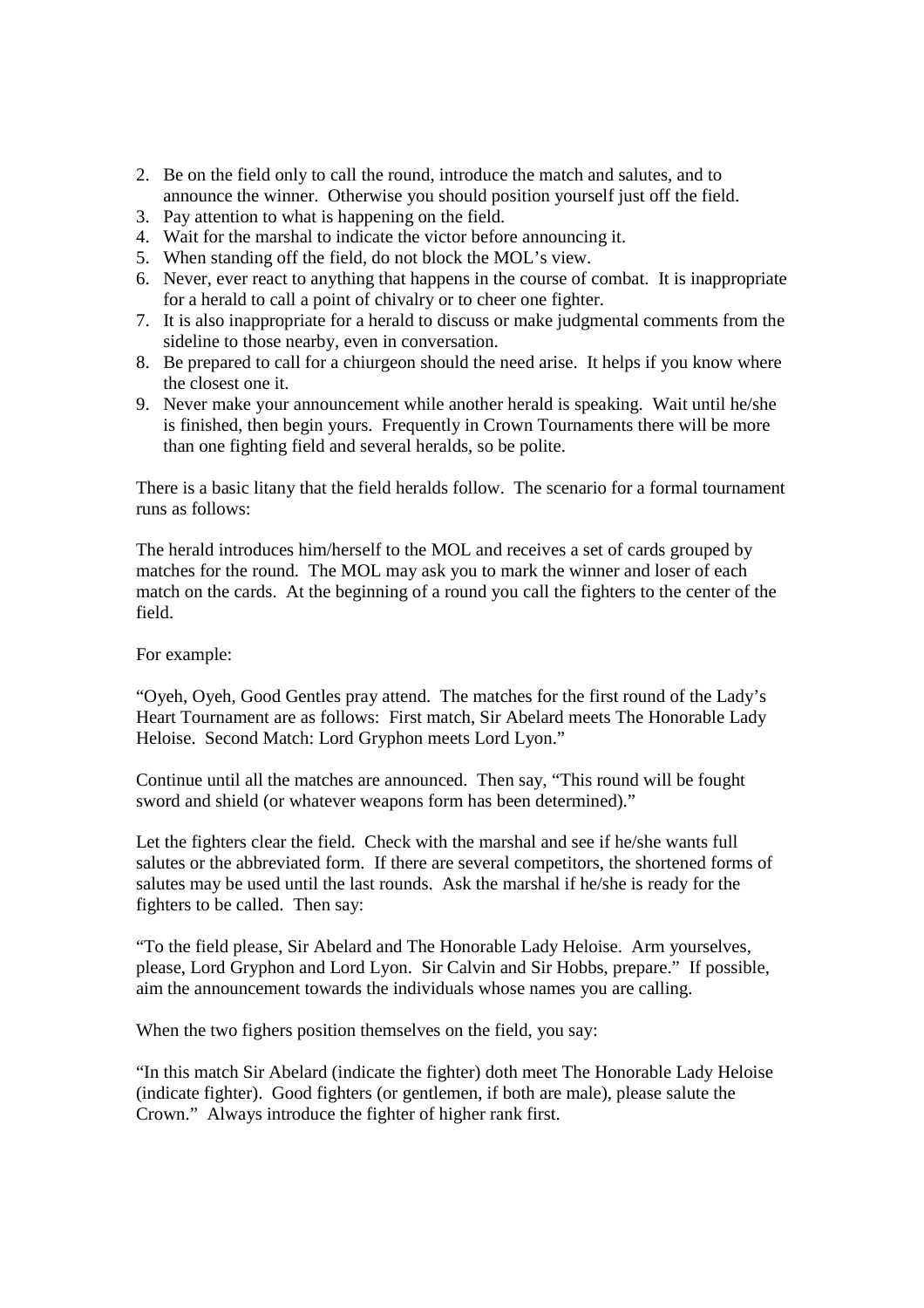"Please salute the one for whom you fight this day (or whose favor you bear).

"Please salute your worthy opponent.

"Pray heed the marshal (or, at the marshal's command, or My Lord Marshal the field is yours).

Then get off the field!

Abbreviated salutes simply consist of the phrase, "Please make your appropriate salutes."

When the match is over, wait for the marshal to indicate the winner. Then return to the field and say:

"Victory to \_\_\_\_\_" or "Sir \_\_\_\_\_\_ victorious." Indicate on the cards whether they won or lost and return the two cards to the MOL.

### **X. To Pun or Not to Pun, and Other Commonly Asked Questions**

The more formal a tournament, the more dignified your bearing should be. There is a place for more casual heralding where an informal air is desired. Demonstrations for mundanes is the one place the herald needs to interact with the audience more. "Silly" tournaments are another place a herald can indulge inn his/her more quixotic side. But there are still a few concepts to which you need to adhere.

If you pun, keep it relatively clean. Innuendo is a subtle art. Never make a pun that is truly hurtful or in such bad taste that your audience blushes instead of laughs. Punning does not belong in a formal tournament. The intensity of the fighters on the field makes their senses of humor and tolerance for heralds who waste fighting time with words pretty low.

Creating nicknames for fighters can add to the humor of a "nonsense" tourney. These tournaments are held just for the sheer nuttiness of them and the more you add to the jester atmosphere, the better. But again, make certain the nicknames you give add to the fun and do not hurt the self-image of the fighter.

Glib jokes are usually welcome at the less formal tournaments as long as it doesn't slow down the pace. Some of us aren't as glib as others and may choose to leave this to the swifter of tongue.

A final word on infusing humor where appropriate in announcing, tournaments, and demonstrations: there are certain films which are ingrained in the SCA culture. I refer to, of course, such epic films as Monty Python's Search for the Holy Grail (or any other Monty Python movie, for that matter), The Princess Bride, and Robin Hood: Men in Tights. A new herald needs to be familiar with these classics so they, too, can swing into